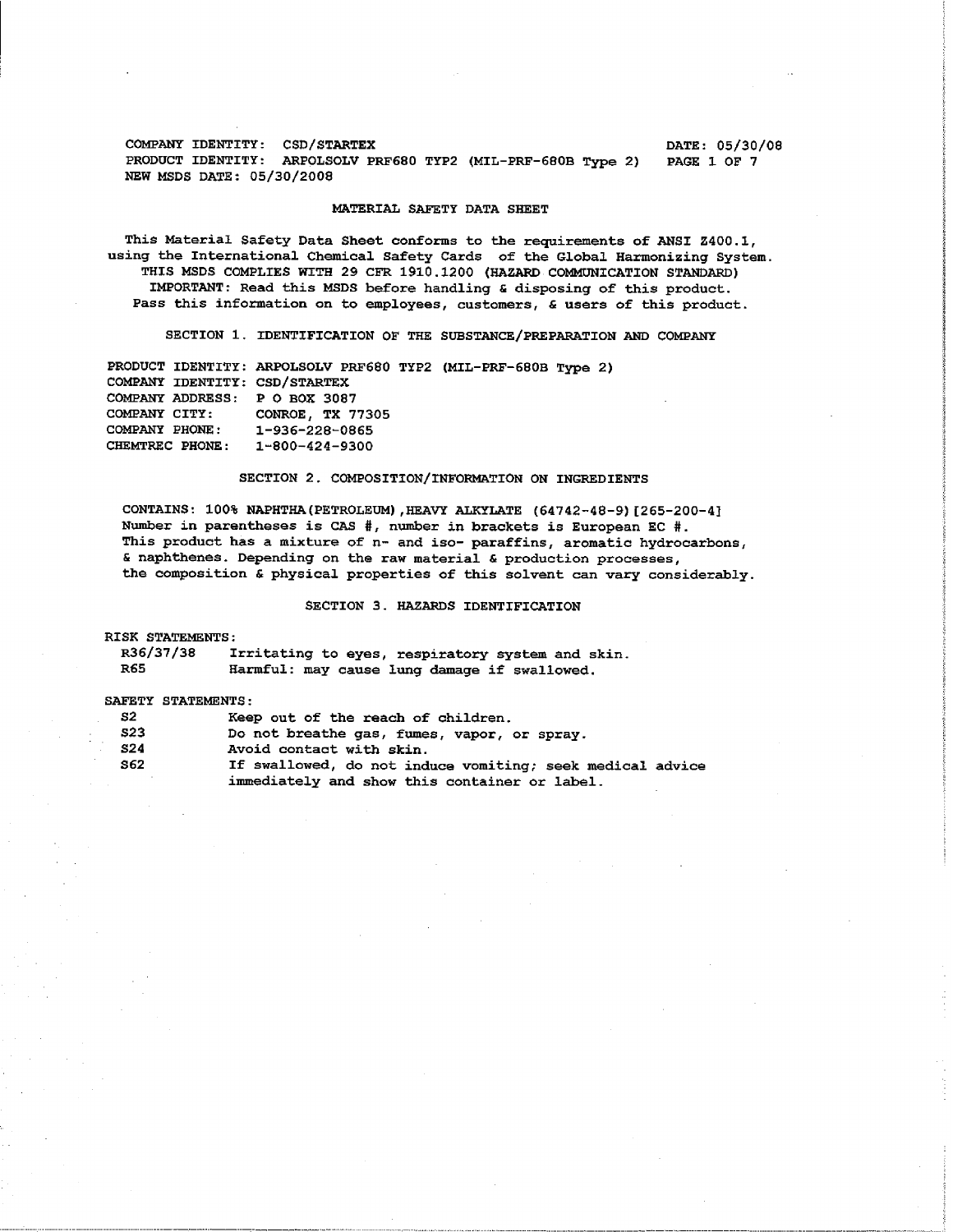**COMPANY IDENTITY: CSD/STARTEX**<br>**PRODUCT IDENTITY: ARPOLSOLV PRF680 TYP2 (MIL-PRF-680B Tvpe 2) PAGE 2 OF 7 PRODUCT IDENTITY: ARPOLSOLV PRF680 TYP2 (MIL-PRF-680B Type 2) NEW MSDS DATE: 05/30/2008** 

**SECTION 4. FIRST AID MEASURES** 

**EYE CONTACT:** 

**For eyes, flush with plenty of water for 15 minutes 6 get medical attention.** 

**SKIN CONTACT:** 

**In case of contact with skin immediately remove contaminated clothing. Wash thoroughly with soap 6 water. Wash contaminated clothing before reuse.** 

**INHALATION:** 

**After high vapor exposure, remove to fresh air. If breathing is difficult, give oxygen. If breathing has stopped, trained personnel should immediately begin artificial respiration. If the heart has stopped, trained personnel should immediately begin cardiopulmonary resuscitation (CPR).** 

**SWALLOWING:** 

**Rinse mouth. Do NOT induce vomiting. GET MEDICAL ATTENTION IMMEDIATELY. Do NOT give liquids to an unconscious or convulsing person.** 

### **SECTION 5. FIRE FIGHTING MEASURES**

**FIRE 6 EXPLOSION PREVENTIVE MEASURES** 

**NO open flames. Above flash point, use a closed system, ventilation, explosion-proof electrical equipment, lighting.** 

**EXTINGUISHING MEDIA** 

**Use dry powder, AFFF, carbon dioxide** 

**SPECIAL FIRE FIGHTING PROCEDURES** 

**Water spray may be ineffective on fire but can protect fire-fighters 6 cool closed containers. Use fog nozzles if water is used. Do not enter confined fire-space without full bunker gear. (Helmet with face shield,bunker coats, gloves 6 rubber boots). Use NIOSH approved positive-pressure self-contained breathing apparatus.** 

**UNUSUAL EXPLOSION AND FIRE PROCEDURES** 

**COMBUSTIBLE!** 

**Keep container tightly closed. Isolate from oxidizers, heat, 6 open flame. Closed containers may explode if exposed to extreme heat. Applying to hot surfaces requires special precautions. Empty container very hazardous! Continue all label precautions!** 

# **SECTION 6. ACCIDENTAL RELEASE MEASURES**

**PERSONAL PROTECTIVE MEASURES: Keep unprotected personnel away. Filter respirator for organic vapors.** 

**CONTAINMENT AND CLEAN-UP MEASURES: Stop spill at source. Dike and contain. Absorb remaining liquid in sand or inert absorbent. Do NOT wash away into sewer.**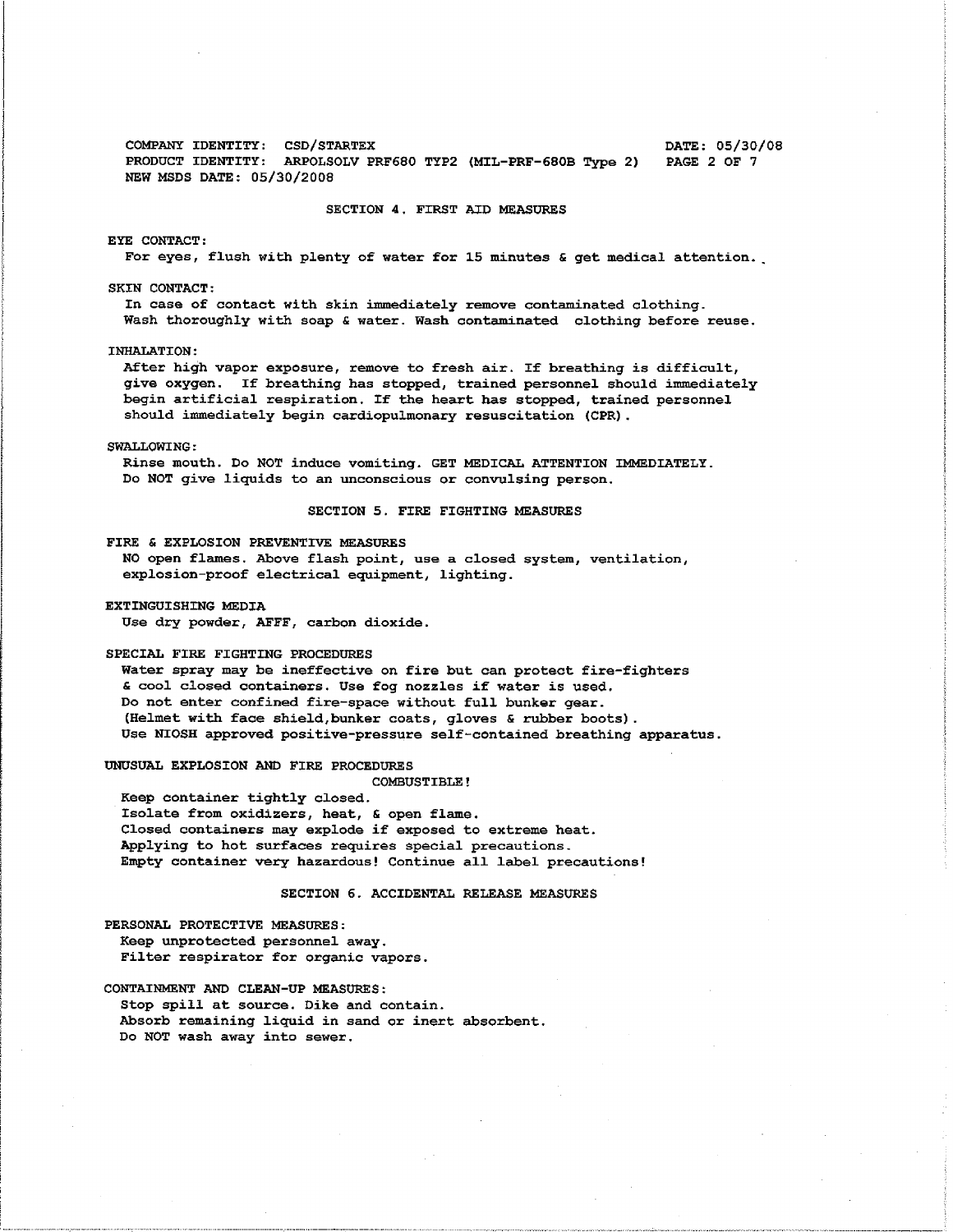**COMPANY IDENTITY: CSD/STARTEX COMPANY DATE: 05/30/08 PRODUCT IDENTITY: ARPOLSOLV PRF680 TYP2** (MIL-PRF-680B Type 2) **PAGE 3 OF 7 PRODUCT IDENTITY: ARPOLSOLV PRF680 TYP2 (MIL-PRF-680B Type 2) NEW MSDS DATE: 05/30/2008** 

#### **SECTION 7. HANDLING AND STORAGE**

## **HANDLING**

**Isolate from oxidizers, heat,** & **open flame.** 

**Use only with adequate ventilation. Avoid breathing of vapor or spray mist. Avoid contact with skin 6 eyes.** 

**Wear OSHA Standard goggles or face shield. Consult Safety Equipment Supplier. Wear gloves, apron 6 footwear impervious to this material. Wash clothing before reuse.** 

**Avoid free fall of liquid. Ground containers when transferring. Do not flame cut, braze, or weld. Empty container very hazardous! Continue all label precautions!** 

#### **STORAGE**

**Isolate from strong oxidants. Keep container tightly closed 6 upright when not in use to prevent leakage.** 

# **SECTION 8. EXPOSURE CONTROLS/PERSONAL PROTECTION:**

## **RESPIRATORY EXPOSURE CONTROLS**

**A respiratory protection program that meets OSHA 29 CFR 1910.134 and ANSI 286.2 requirements or European Standard EN 149 must be followed whenever workplace conditions warrant a respirator's use.** 

## **VENTILATION**

| <b>INTILATION</b>                                         |                                                                      |  |
|-----------------------------------------------------------|----------------------------------------------------------------------|--|
| <b>LOCAL EXHAUST</b>                                      | : Necessary                                                          |  |
| MECHANICAL (GENERAL)                                      | : Acceptable                                                         |  |
| SPECIAL                                                   | : None                                                               |  |
| <b>OTHER</b>                                              | : None                                                               |  |
|                                                           | Please refer to ACGIH document, "Industrial Ventilation, A Manual of |  |
| Recommended Practices", most recent edition, for details. |                                                                      |  |

#### **PERSONAL PROTECTIONS** :

**Wear OSHA Standard goggles or face shield. Consult Safety Equipment Supplier. Wear gloves, apron** & **footwear impervious to this material. Wash clothing before reuse.** 

# **WORK** & **HYGIENIC PRACTICES:**

**Provide readily accessible eye wash stations 6 safety showers. Wash at end of each workshift** & **before eating, smoking or using the toilet. Promptly remove clothing that becomes contaminated. Destroy contaminated leather articles. Launder or discard contaminated clothing.**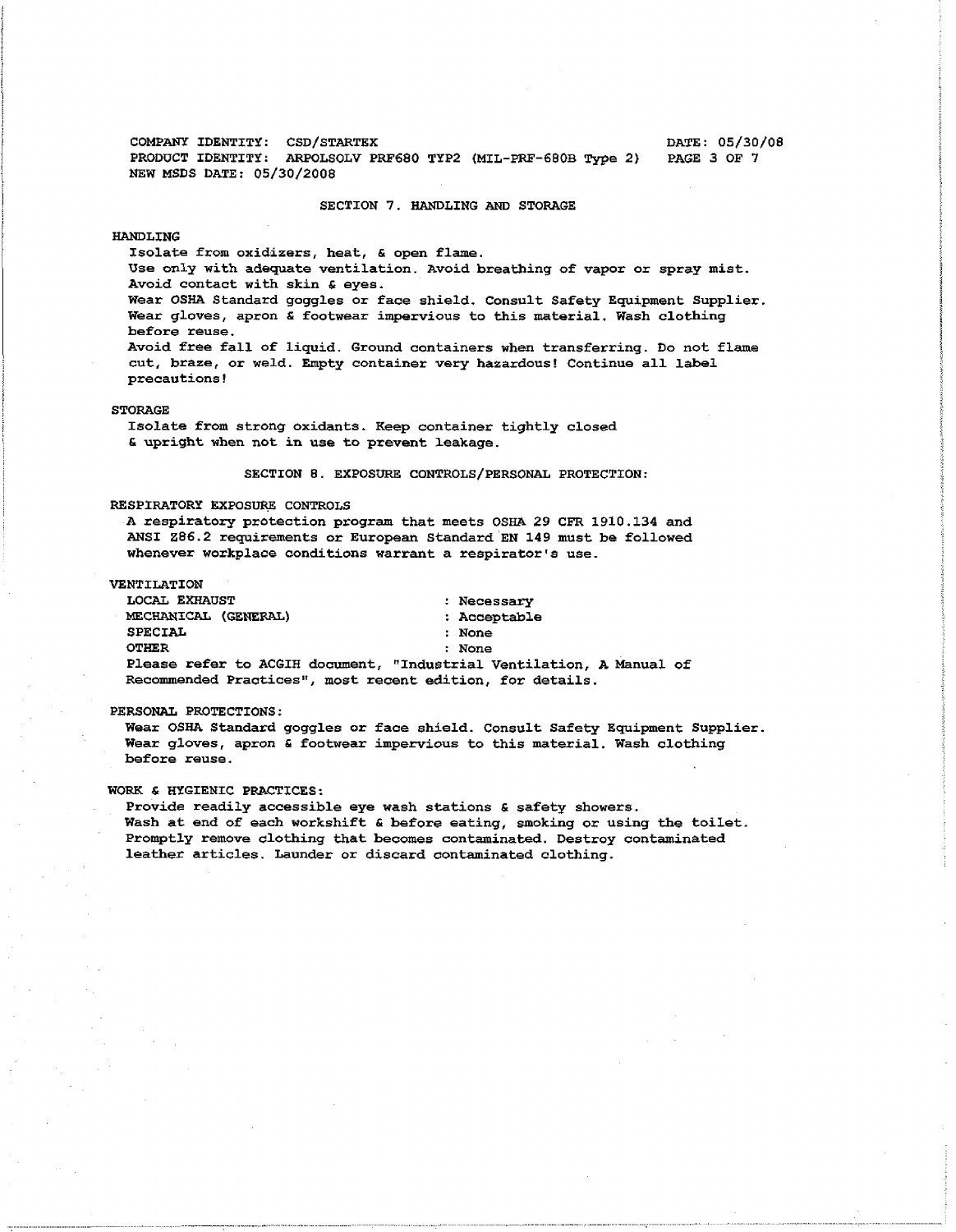<sup>1</sup>**COMPANY IDENTITY: CSD/STARTEX DATE: 05/30/08**  <sup>1</sup>**PRODUCT IDENTITY: ARPOLSOLV PRF680 TYP2 (MIL-PRF-680B Type 2) PAGE 4 OF 7**  I **NEW MSDS DATE: 05/30/2008** 

SECTION 9. PHYSICAL DATA

| APPEARANCE :                                                                      | Liquid, Water-White                                             |  |
|-----------------------------------------------------------------------------------|-----------------------------------------------------------------|--|
| ODOR :                                                                            | Mild                                                            |  |
| <b>BOILING RANGE :</b>                                                            | 185 196 211 C / 365 385 412 F                                   |  |
| AUTO IGNITION TEMPERATURE :                                                       | 335 C / 635 F (Lowest Component)                                |  |
| LOWER FLAMMABLE LIMIT IN AIR (% by vol):                                          | 0.9                                                             |  |
| FLASH POINT (TEST METHOD):                                                        | 62 C / 144 F (TCC)                                              |  |
| FLAMMABILITY CLASSIFICATION:                                                      | Class IIIA                                                      |  |
| GRAVITY @ 68/68 F / 20/20 C :                                                     |                                                                 |  |
| API:                                                                              | 53.0                                                            |  |
| SPECIFIC GRAVITY (Water=1) :                                                      | 0.767                                                           |  |
| POUNDS/GALLON :                                                                   | 6.389                                                           |  |
| $VOC'S$ $(>0.44$ $Lbs/Sq$ $In)$ :                                                 | $0.0 \text{ Vol. } 3 / 0.0 \text{ g/L} / 0.000 \text{ Lbs/Gal}$ |  |
| TOTAL VOC'S (TVOC) :<br>100.0 Vol. % /                                            | $767.0$ q/L / 6.389 Lbs/Gal                                     |  |
| NONEXEMPT VOC'S (CVOC) : 100.0 Vol. $\frac{1}{2}$ / 767.0 q/L / 6.389 Lbs/Gal     |                                                                 |  |
| HAZARDOUS AIR POLLUTANTS (HAPS) : 0.0 Wt. $\frac{1}{6}$ / 0.0 q/L / 0.000 Lbs/Gal |                                                                 |  |
| VAPOR PRESSURE (mm of Hq) @20 C                                                   | 0.8                                                             |  |
| NONEXEMPT VOC PARTIAL PRESSURE (mm of Hg @ 20 C)                                  | 0.8                                                             |  |
| VAPOR DENSITY $(air=1)$ :                                                         | 5.2                                                             |  |
| WATER ABSORPTION :                                                                | Negligible                                                      |  |
| REFRACTIVE INDEX :                                                                | 1.426                                                           |  |
| MIXED ANILINE POINT (Acid Insol):                                                 | 76 C / 170 F                                                    |  |

**SECTION 10. STABILITY 6 REACTIVITY** 

# **STABILITY**

**Stable under normal conditions** 

**CONDITIONS TO AVOID Isolate from oxidizers, heat, 6 open flame.** 

# **MATERIALS TO AVOID**

**Reacts with strong oxidants, causing fire 6 explosion hazard.** .

# **HAZARDOUS DECOMPOSITION PRODUCTS**

**Carbon Monoxide, Carbon Dioxide from burning.** 

# **HAZARDOUS POLYMERIZATION**

**Will not occur.** 

# **SECTION 11. TOXICOLOGICAL INFORMATION**

| MATERIAL                                                                       | CAS #      | TWA (OSHA) | <b>TLV (ACGIH)</b> | HAP |
|--------------------------------------------------------------------------------|------------|------------|--------------------|-----|
| Naphtha (Petroleum), Heavy Alkylate                                            | 64742-48-9 | 500 ppm    | 5 mg/m3 No         |     |
| This product contains no EPA Hazardous Air Pollutants (HAP) in amounts > 0.1%. |            |            |                    |     |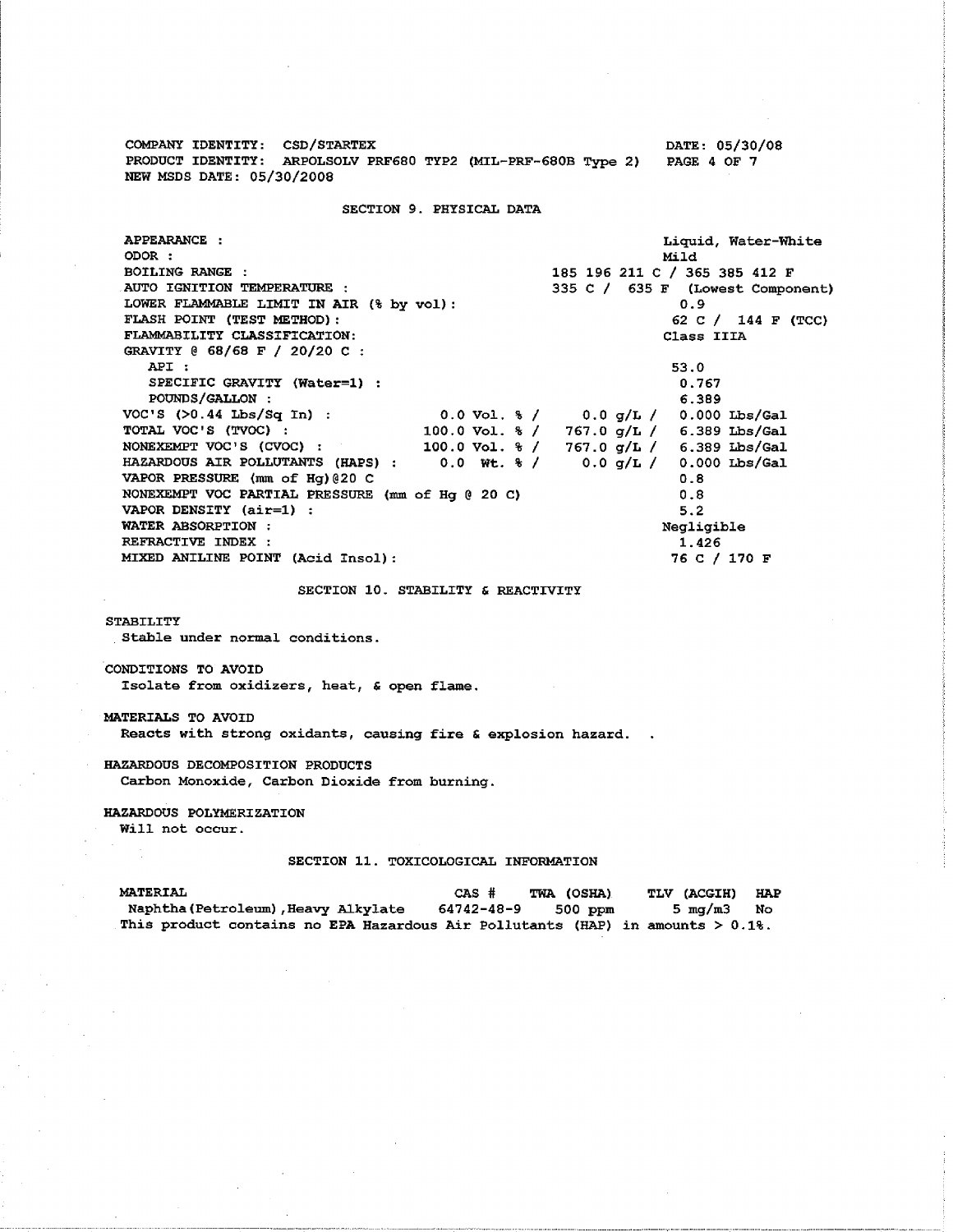**COMPANY IDENTITY: CSD/STARTEX COMPANY IDENTITY: CSD/STARTEX DATE: 05/30/08 PRODUCT IDENTITY: ARPOLSOLV PRF680 TYP2** (MIL-PRF-680B Type 2) **PAGE 5 OF 7 PRODUCT IDENTITY:** ARPOLSOLV PRF680 TYP2 (MIL-PRF-680B Type 2) **NEW MSDS DATE: 05/30/2008** 

# **SECTION 11. TOXICOLOGICAL INFORMATION (CONTINUED)**

**MATERIAL** Crrs # **CEILING STEL (OSHA/ACGIH)** 

**None Known None Known** 

## **ACUTE HAZARDS**

**EYE** & **SKIN CONTACT:** 

**Primary irritation to skin, defatting, dermatitis. Primary irritation to eyes, redness, tearing, blurred vision. Liquid can cause eye irritation. Wash thoroughly after handling.** 

**INHALATION:** 

**Anesthetic. Irritates respiratory tract. Acute overexposure can cause serious nervous system depression. Vapor harmful.** 

## **SWALLOWING:**

**Harmful or fatal if swallowed. Swallowing can cause abdominal irritation, nausea, vomiting 6 diarrhea. The symptoms of chemical pneumonitis may not show up for a few days.** 

## **SUBCHRONIC HAZARDS/CONDITIONS AGGRAVATED**

**CONDITIONS AGGRAVATED** 

**Persons with severe skin, liver or kidney problems should avoid use,** 

## **CHRONIC HAZARDS**

**CANCER, REPRODUCTIVE h OTHER CHRONIC HAZARDS: Leukemia been reported in humans from Benzene. This product contains less than 1 ppm of Benzene. Not considered hazardous in such low concentrations. Absorption thru skin may be harmful.**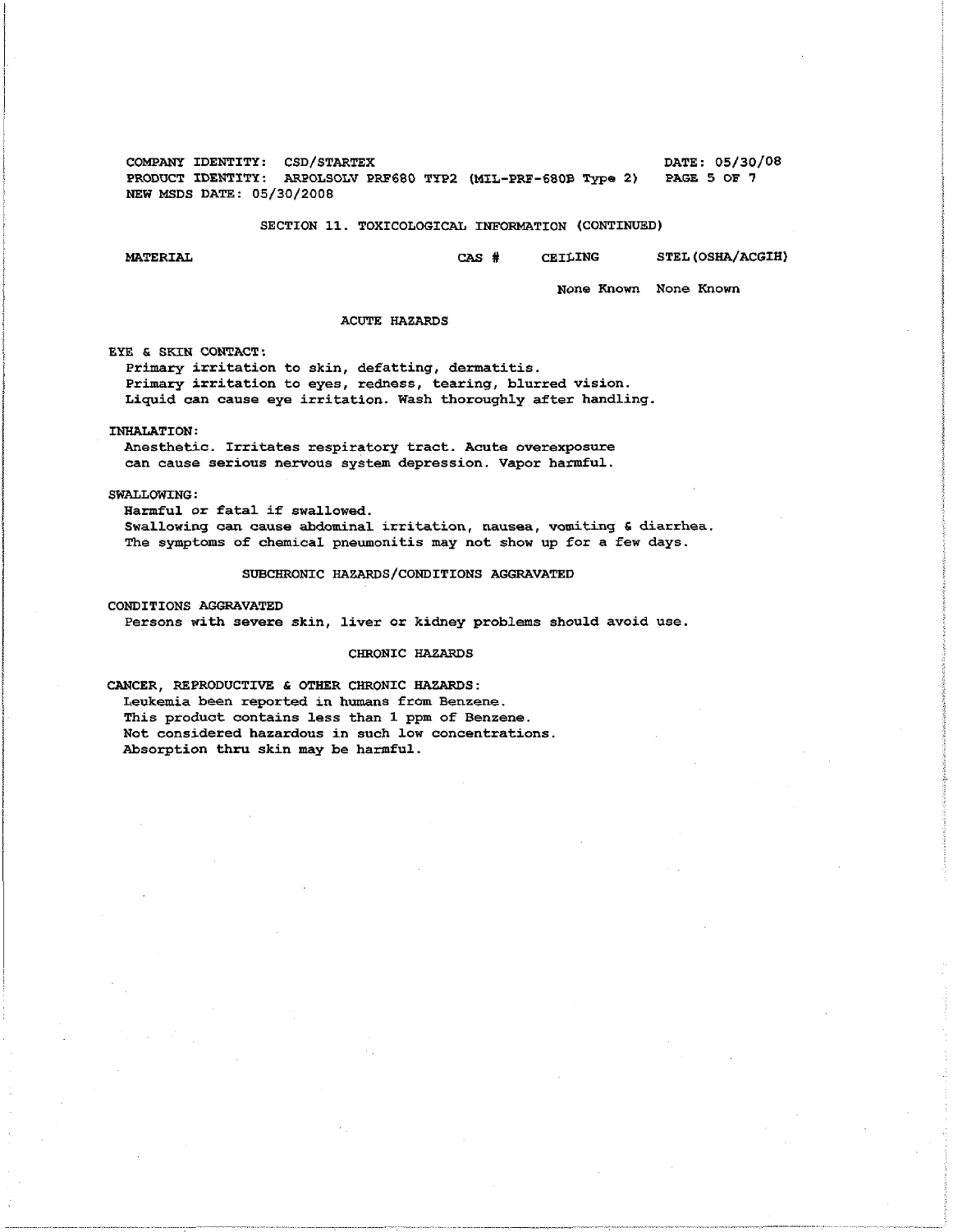**COMPANY IDENTITY: CSD/STARTEX DATE: 05/30/08 PRODUCT IDENTITY: ARPOLSOLV PRF680 TYP2 (MIL-PRF-680B Type 2) NEW MSDS DATE: 05/30/2008** 

#### **SECTION 12. ECOLOGICAL INFORMATION**

**MAMMALIAN INFORMATION:** 

**No mammalian information is available on this product.** 

#### **AQUATIC ANIMAL INFORMATION:**

**No aquatic environmental information is available on this product. Environmental effects of the substance have not been investigated adequately.** 

**MOBILITY** 

**This material is a mobile liquid.** 

#### **DEGRADABILITY**

**This product is nonbiodegradable** 

#### **ACCUMULATION**

**This product does not accumulate or biomagnify in the environment.** 

# **SECTION 13. DISPOSAL CONSIDERATIONS**

**Processing, use or contamination may change the waste management options. Recycle** / **dispose of observing national, regional, state, provincial and local health, safety 6 pollution laws. If in doubt, contact appropriate agencies.** 

## **SECTION 14. TRANSPORT INFORMATION**

**DOT SHIPPING NAME: NONBULK: None BULK: UN1268,Petroleum Distillates,n.o.s. ,Combustible liquid,PG-I11 Combustible liquid. Not DOT regulated on trucks in containers of** < **119 gallons. DRUM LABEL:** None (Combustible Liquid) **IATA** / **ICAO: None IMO** / **IMDG: None EMERGENCY RESPONSE GUIDEBOOK NUMBER: 128** 

#### **SECTION 15. REGULATORY INFORMATION**

**EPA REGULATION: SARA SECTION 311/312 HAZARDS: Acute Health, Fire** 

**All components of this product are on the TSCA list. This material contains no known products restricted under SARA Title 111, Section 313 in amounts greater or equal to 1%.**